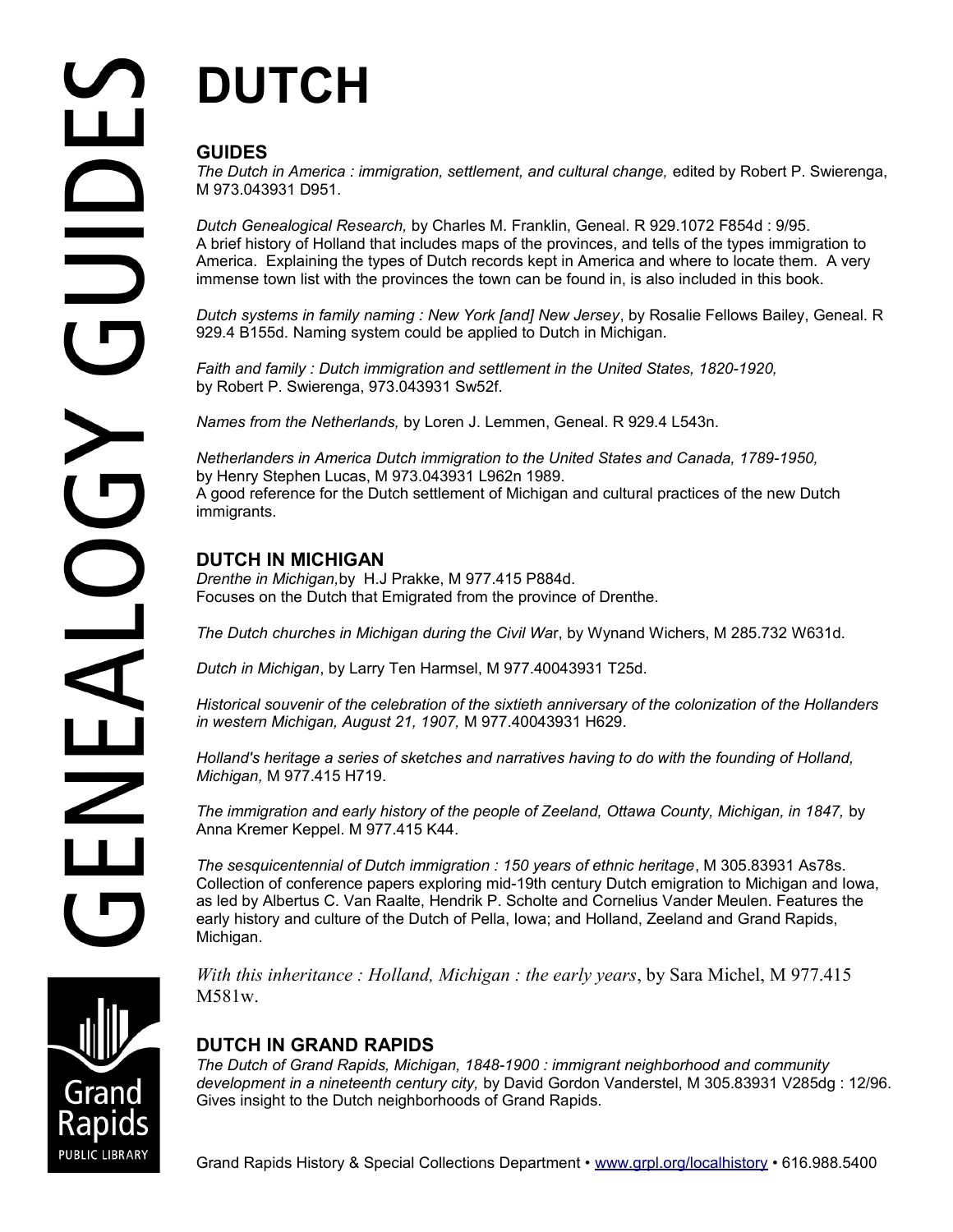*The Dutch of Grand Rapids, Michigan : a study of social mobility in a midwestern urban community, 1850-1870,* by David Gordon Vanderstel, M 305.83931 V285d : 12/96.

*Dutch Heritage in Kent and Ottawa Counties,* by Norma Lewis, M 977.415 L587d.

*The Dutch and their neighbors in transition : the formation, growth, and dissolution of ethnic centers in Grand Rapids, Chicago and other places*, M 305.83931 C76 1993 : 8/97.

#### **PASSENGER LISTS**

*1886 Update to Swierenga's Dutch immigrants in US passenger manifests,* by Robert P. Swierenga, Geneal. R 929.3492 Sw52d 1886.

*Alphabetical listing of Zuid-Holland emigrants, 1881-1899,* by Robert P. Swierenga, Geneal. R 929.349238 Sw52a 1881- 1899.

*Dutch and German ships : passenger lists, 1846-1856,* by Edward Prins, Geneal. R 929.3774 P936d.

*Dutch emigration and immigration records, 1820-1880 : (tables, charts, and figures),* by Robert P. Swierenga, Geneal. R 929.373 D951t.

*Dutch emigrants to the United States, South Africa, South America, and Southeast Asia, 1835-1880: an alphabetical listing by household heads and independent persons,* by Robert P. Swierenga,Geneal. R 929.373 D951 1983.

*Dutch immigrants in U.S. ship passenger lists, port of New York, 1881 - 1882 : an alphabetical listing*, by Robert P. Swierenga, Geneal. R 929.3492 Sw52d 1881-1882. v. 1-2.

*Dutch immigrants in U.S. ship passenger manifests, 1820-1880 : an alphabetical listing by household heads and independent persons.* by Robert P. Swierenga, R 929.373 D951i 1983 v.1-2.

*Klapper op de jaarlijkse opgave van de landverhuizers, Annual Index of Official Returns of Emigrants(Groningen 1880- 1901),* by A. Goudsblom, Geneal. R 929.3492 K664.

*Nederlands repertorium van familienamen.* Geneal. R 929.3492 K836n v.1-11. In Dutch

*Overijssel emigrants, 1881-1908 an alphabetical listing,* by Robert P. Swierenga, Geneal. R 929.349216 Sw52o 1881- 1908.

*Ships to U.S.A. with a Dutch or German passenger, 1845-1855 ,* by Edward Prins, Geneal. R 929.3774 P936s.

#### **THE IMMIGRANT EXPERIENCE**

*Dutch American voices : letters from the United States, 1850-1930,* M 973.043931 D951d : 8/95.

*Dutch immigrant memoirs and related writings,* by Henry Stephen Lucas, M 973 L962 1997.

*Voices from North America*, by Albertus C. Van Raalte, M 973.043931 V35v : 8/93.

#### **CENSUS**

*Dutch households in U.S. population censuses, 1850, 1860, 1870 an alphabetical listing by family heads*, by Robert P. Swierenga, Geneal. R 312.0973 Sw52 v.1.

#### **ONLINE RESOURCES**

*Genlias* **-** Dutch database containing essential information for genealogical research www.genlias.nl

*Zeeuws Archief* - Archives of the Dutch province of Zeeland www.zeeuwengezocht.nl

Grand Rapids History & Special Collections Department • [www.grpl.org/localhistory](http://www.grpl.org/localhistory) • 616.988.5400